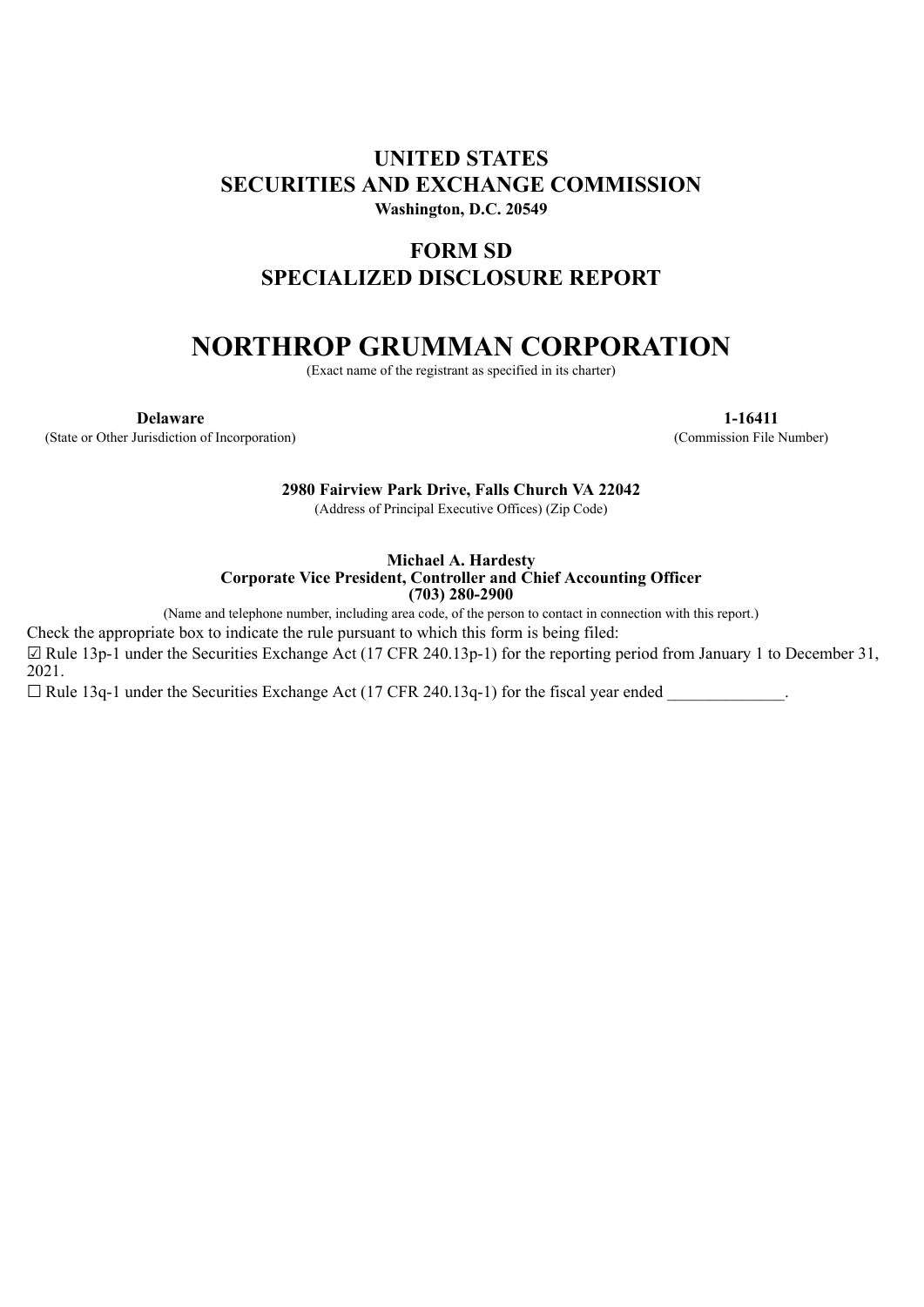#### **Introduction:**

This Form SD of Northrop Grumman Corporation (herein referred to as "Northrop Grumman," the "company," "we," "us," or "our") is filed pursuant to Rule 13p-1 (the "Rule") promulgated under the Securities Exchange Act of 1934, as amended, for the reporting period January 1, 2021 to December 31, 2021.

Rule 13p-1 requires disclosure of certain information when a company manufactures or contracts to manufacture products using the minerals specified in the Rule (gold, columbite-tantalite (coltan), cassiterite and wolframite, including their derivatives, tantalum, tin and tungsten, which we collectively refer to as "3TG minerals") and where those minerals are necessary to the functionality or production of such products. "Conflict Minerals" for purposes of the Rule and this Report include the 3TG minerals and any other minerals determined by the U.S. Secretary of State to be financing conflict in the Democratic Republic of the Congo, the Republic of the Congo, the Central African Republic, South Sudan, Uganda, Rwanda, Burundi, Tanzania, Zambia and Angola (the "Covered Countries").

Statements in this Form SD or the Conflict Minerals Report included as Exhibit 1.01 may include forward-looking statements. Words such as "expect," "intend," "may," "could," "plan," "believe," "anticipate," and similar expressions generally identify these forward-looking statements. Forward-looking statements include, among other things, statements relating to our intended improvement efforts to mitigate risk. Forward-looking statements are based upon assumptions, expectations, plans and projections that we believe to be reasonable when made, but which may change over time. These statements are not guarantees of future performance and inherently involve a wide range of risks and uncertainties that are difficult to predict. You are urged to consider the limitations on, and the risks associated with, the forward-looking statements and not unduly rely on the accuracy of the forward- looking statements. We undertake no obligation to publicly update or revise any forward-looking statements, whether as a result of new information, future events or otherwise, except as required by applicable law.

#### **Section 1 - Conflict Minerals Disclosure**

#### **Item 1.01 Conflict Minerals Disclosure and Report**

We determined that, during 2021, we manufactured and/or contracted to manufacture products containing 3TG minerals necessary to the functionality or production of such products. As discussed in more detail in our Conflict Minerals Report included as Exhibit 1.01, we are not able to determine the countries of origin or facilities used to produce the 3TG minerals in our products.

#### **Item 1.02 Exhibit**

As specified in Section 3, Item 3.01 of this Form SD, the company hereby files its Conflict Minerals Report as Exhibit 1.01 to this report. The Conflict Minerals Report is also available on our website at: www.northropgrumman.com.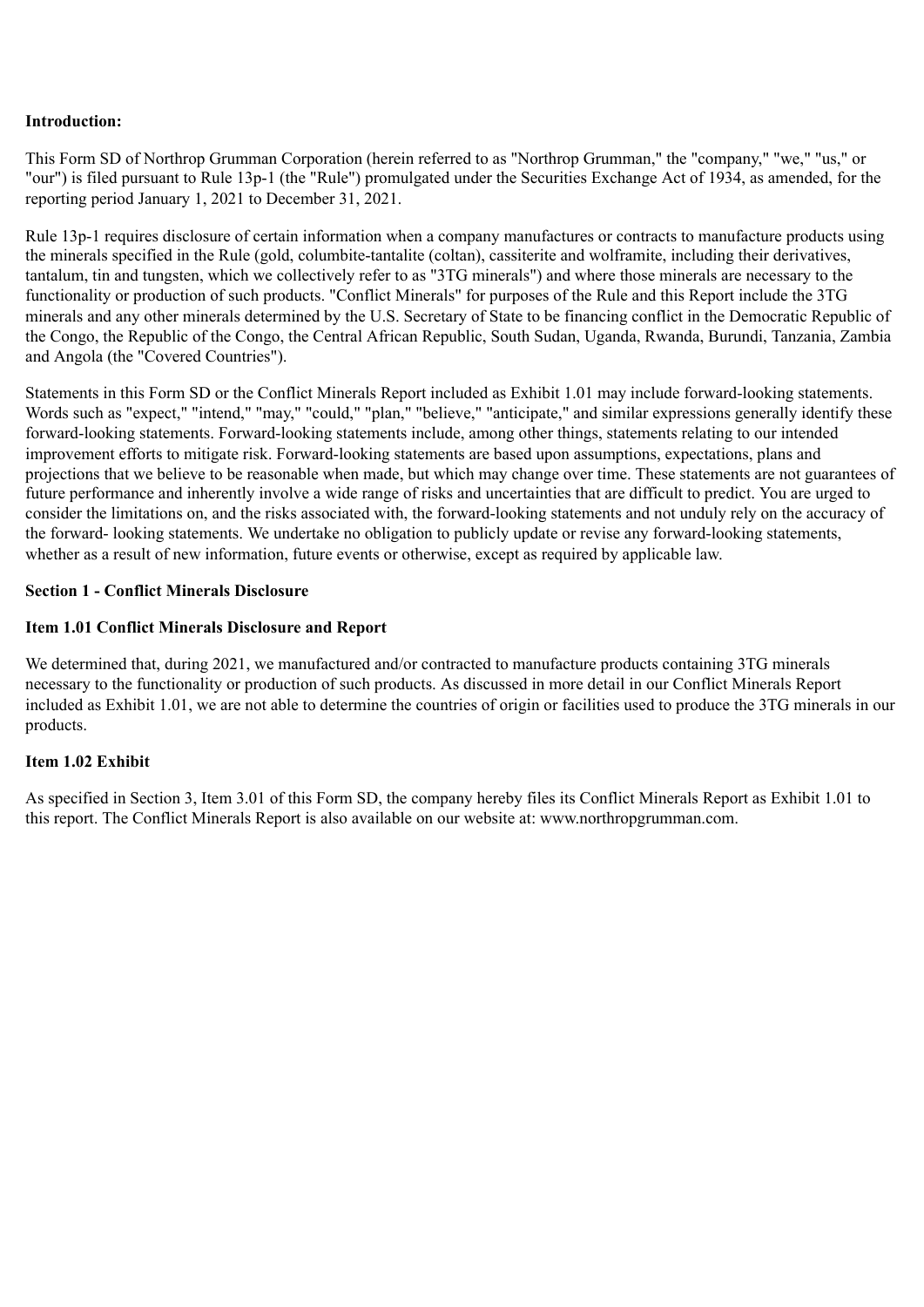#### **Section 3 - Exhibits**

#### **Item 3.01 Exhibits**

**Exhibit Description** 1.01 [Conflict Minerals Report of Northrop Grumman Corporation](#page-4-0)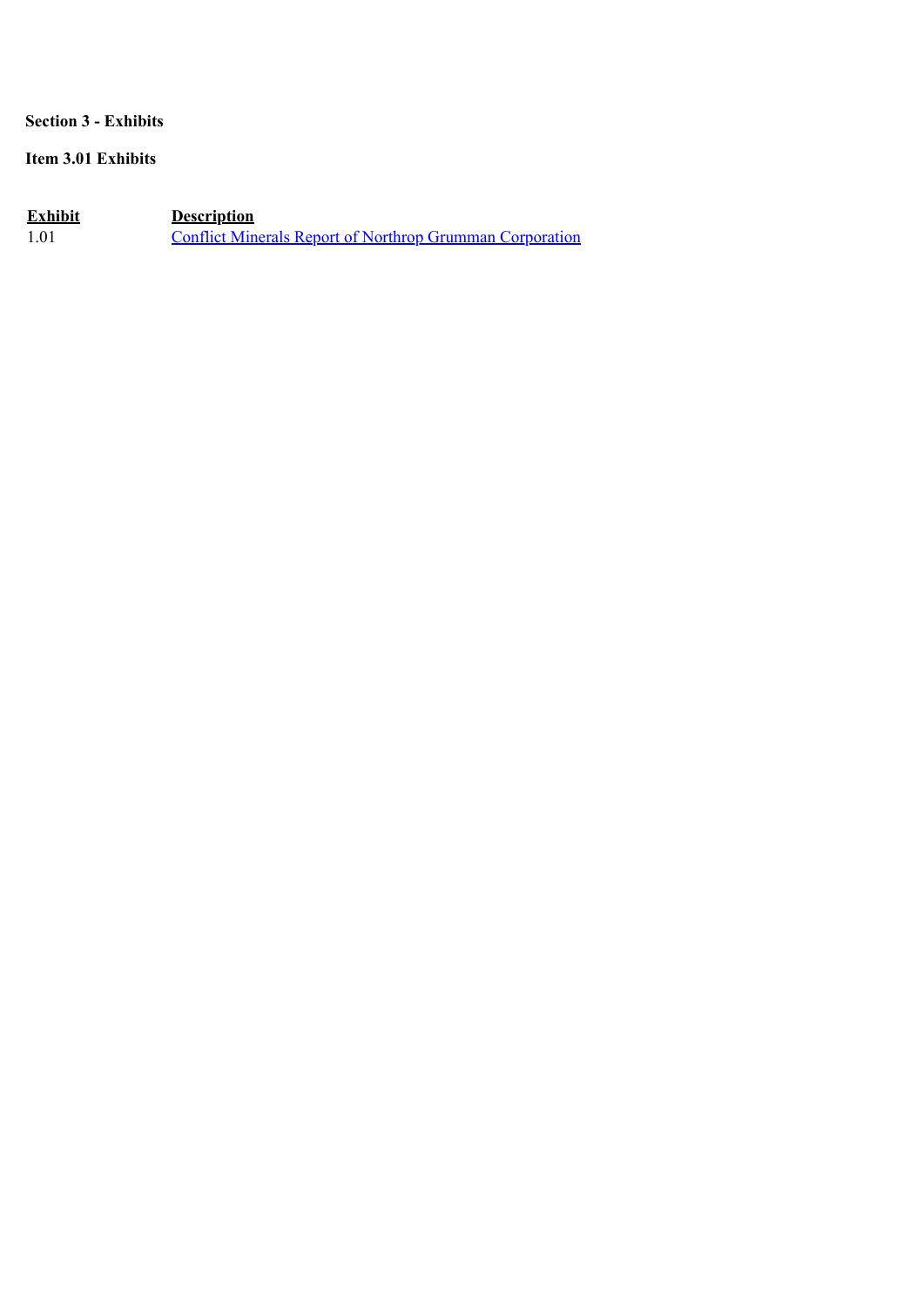#### **SIGNATURES**

Pursuant to the requirements of the Securities Exchange Act of 1934, the registrant has duly caused this report to be signed on its behalf by the duly authorized undersigned.

#### **NORTHROP GRUMMAN CORPORATION**

(Registrant)

Date: May 23, 2022 By: /s/ Michael A. Hardesty

Michael A. Hardesty Corporate Vice President, Controller and Chief Accounting Officer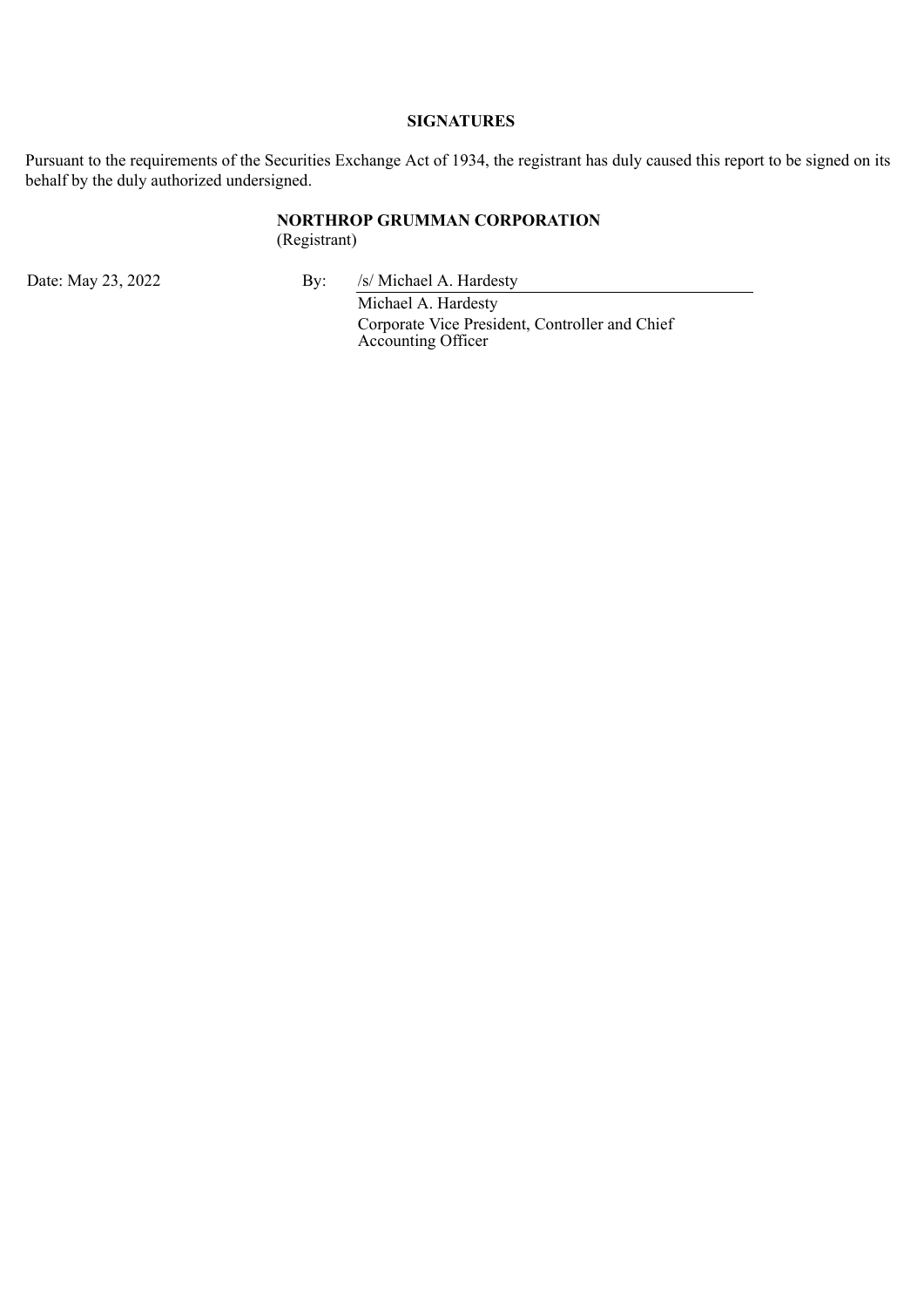## **Exhibit 1.01 Conflict Minerals Report**

## **Conflict Minerals Report of Northrop Grumman Corporation For the Year Ended December 31, 2021**

#### <span id="page-4-0"></span>**Section 1: Introduction**

This Conflict Minerals Report ("Report") of Northrop Grumman Corporation (herein referred to as "Northrop Grumman," the "company," "we," "us," or "our") has been prepared pursuant to Rule 13p-1 (the "Rule") and Form SD promulgated under the Securities Exchange Act of 1934, as amended, for the reporting period January 1, 2021 to December 31, 2021.

Rule 13p-1 requires disclosure of certain information when a company manufactures or contracts to manufacture products using the minerals specified in the Rule (gold, columbite-tantalite (coltan), cassiterite and wolframite, including their derivatives, tantalum, tin and tungsten, which we collectively refer to as "3TG minerals") and where those minerals are necessary to the functionality or production of such products. "Conflict Minerals" for purposes of the Rule and this Report include the 3TG minerals and any other minerals determined by the United States (U.S.) Secretary of State to be financing conflict in the Democratic Republic of the Congo, the Republic of the Congo, the Central African Republic, South Sudan, Uganda, Rwanda, Burundi, Tanzania, Zambia and Angola (the "Covered Countries").

We have issued a Conflict Minerals statement. This statement sets forth our commitment to the responsible sourcing of minerals through our global supply chain and can be found on our website at

www.northropgrumman.com/CorporateResponsibility/Pages/ConflictMineralsStatement.aspx. References to our website in this report are provided as a convenience and do not constitute, and should not be viewed as, incorporation by reference of the information contained on, or available through, our website.

#### **Company Overview**

Northrop Grumman is a leading global aerospace and defense company. We deliver a broad range of products, services and solutions to U.S. and international customers, and principally to the U.S. Department of Defense and intelligence community. Our broad portfolio is aligned to support national security priorities and our solutions equip our customers with capabilities they need to connect, protect and advance humanity.

The company is a leading provider of space systems, advanced aircraft, missile defense, advanced weapons and long-range fires capabilities, mission systems, networking and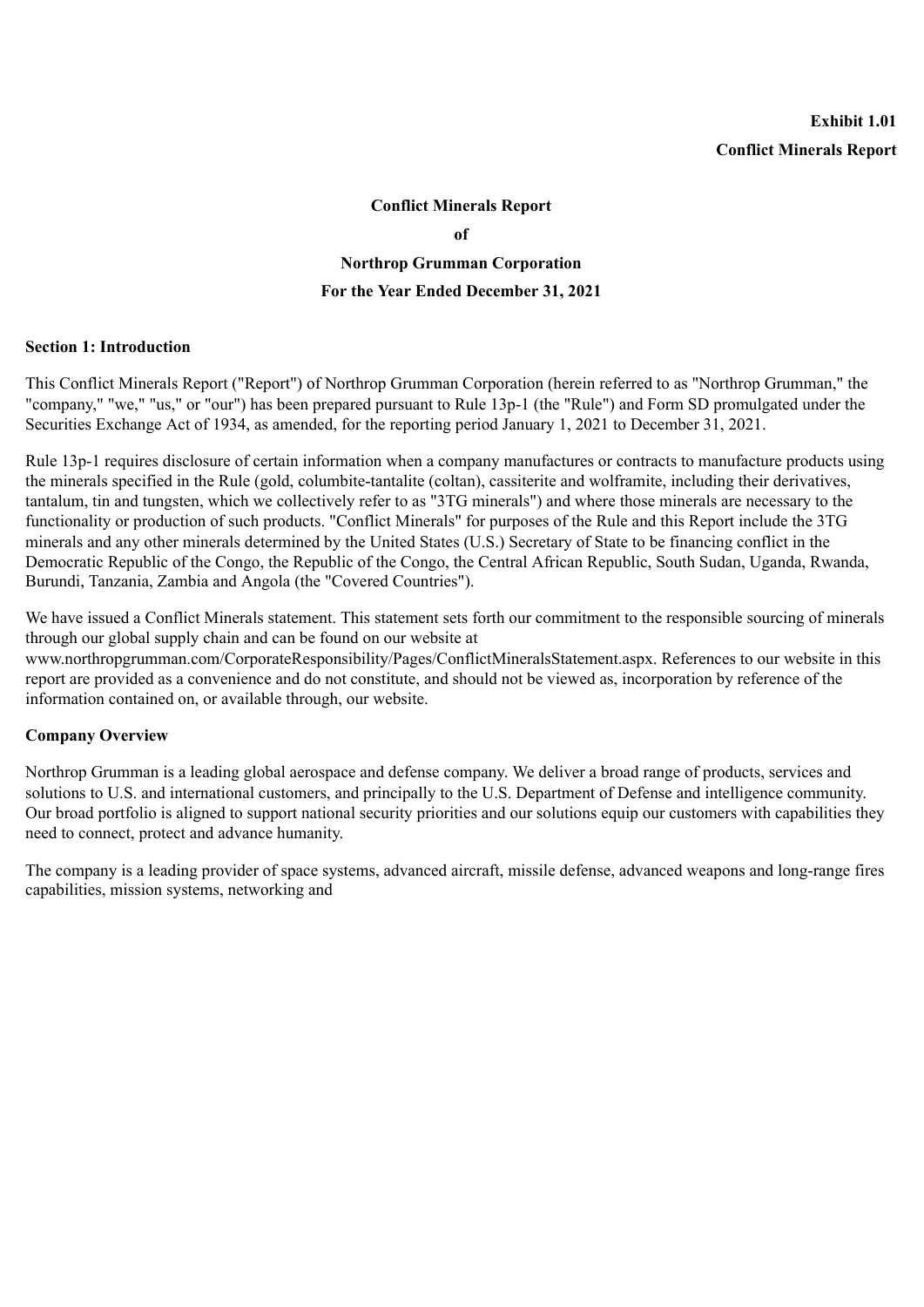communications, strategic deterrence systems, and breakthrough technologies, such as artificial intelligence, advanced computing and cyber. We are focused on competing and winning programs that enable continued growth, performing on our commitments and affordably delivering capability our customers need. With the investments we've made in advanced technologies, combined with our talented workforce and digital transformation capabilities, Northrop Grumman is well positioned to meet our customers' needs today and in the future.

#### **Section 2: Due Diligence Process**

We determined that, during 2021, we manufactured and/or contracted to manufacture products containing 3TG minerals necessary to the functionality or production of such products. Our global supply chain is complex and includes many third parties in the supply chain between us and the original source of 3TG minerals in our products.

We conducted a Supply Chain and Reasonable Country of Origin Inquiry (RCOI) to seek to determine whether the 3TG minerals in our products originated from the Covered Countries. Our RCOI principally consisted of attempting to: (i) identify products we believed contained, or were likely to contain, 3TG minerals, (ii) determine the source of 3TG minerals directly procured by the company, and (iii) survey direct suppliers and/or subcontractors (collectively "suppliers") who provide components and parts for those of our products with potential 3TG content. We rely on our direct suppliers to provide information regarding the presence of 3TG minerals in components and materials that they supply to us and the origin of those 3TG minerals -- including sources of 3TG minerals that lower tier suppliers supply to them.

The following is a summary of our major product categories, which we believe are likely to contain 3TG content:

| Aerospace structures            | Cybersecurity systems                                 | Naval surface and undersea systems                    |
|---------------------------------|-------------------------------------------------------|-------------------------------------------------------|
| Air and missile defense systems | Defense Electronic Systems                            | Precision weapons                                     |
| Airborne C4ISR systems          | Early warning systems                                 | Satellite, space systems and spacecraft<br>components |
| Airborne fire control radars    | Electronic warfare systems                            | Signals intelligence systems                          |
| Airspace management systems     | Launch vehicles                                       | Situational awareness systems                         |
| Autonomous systems              | Manned aircraft                                       | Small, medium and large-caliber<br>ammunition         |
| Command and control systems     | Missile interceptors, targets and missile<br>products | Solid rocket motors                                   |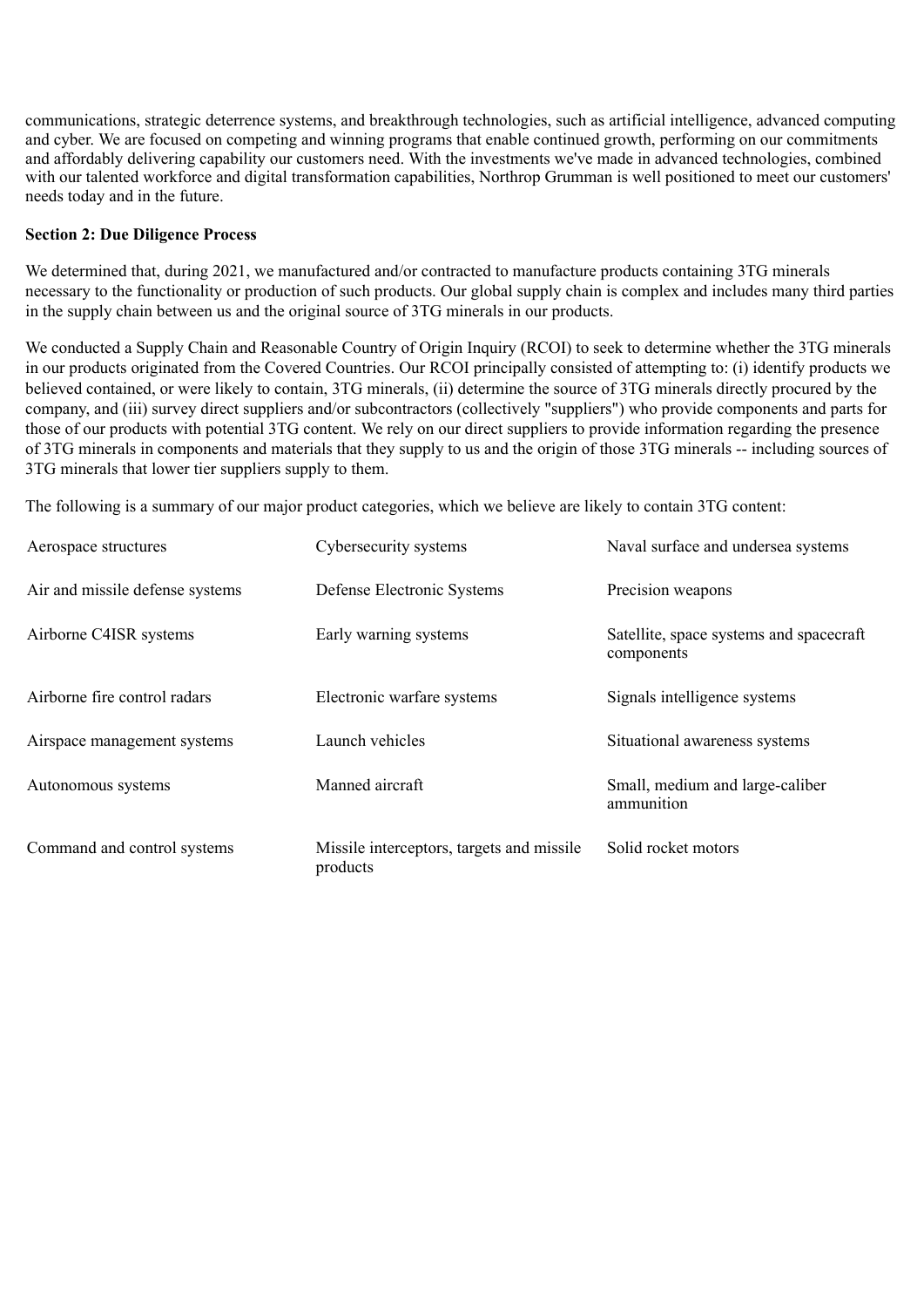Communications and intelligence systems Modernization and sustainment systems Training and simulation systems

We exercised due diligence to determine the source and chain of custody of 3TG minerals in our products and designed our due diligence process to conform to the Organisation for Economic Co-operation and Development ("OECD") Due Diligence Guidance for Responsible Supply Chains of Minerals from Conflict-Affected and High-Risk Areas (OECD, 2016) ("OECD Framework").

#### **Section 3: Due Diligence Measures Undertaken**

We undertook the following due diligence measures during the 2021 reporting period:

#### **Utilized Established Company Management Systems**

- Reviewed our conflict minerals statement, which can be found on our website at: www.northropgrumman.com/CorporateResponsibility/Pages/ConflictMineralsStatement.aspx
- Participated as a member of the Aerospace Industries Association (AIA) Conflict Minerals working group.
- Participated as a member of the Responsible Minerals Initiative (RMI).
- Continued to employ a cross-functional project team to execute the principles set forth in the company's conflict minerals statement and oversee our internal due diligence efforts.
- Utilized an established data tool that helped the company review supplier responses.
- Continued to have an executive steering committee led by the Vice President, Corporate Global Supply Chain and including executives from Business Management; the Law Department; Information Technology; and Engineering, Programs and Quality overseeing the internal due diligence efforts.
- Trained representatives from our business sectors and corporate office on the requirements of the conflict minerals rule and how to assist our suppliers in providing the necessary information as it relates to conflict minerals.
- Briefed the company's Supply Chain Leadership Council, which includes representatives from our business sectors and corporate office, on our efforts to execute the requirements of the conflict minerals rule with suppliers.
- Presented a management reporting dashboard to summarize and evaluate the results of our supplier surveys and reported on the results of our survey process to the executive steering committee.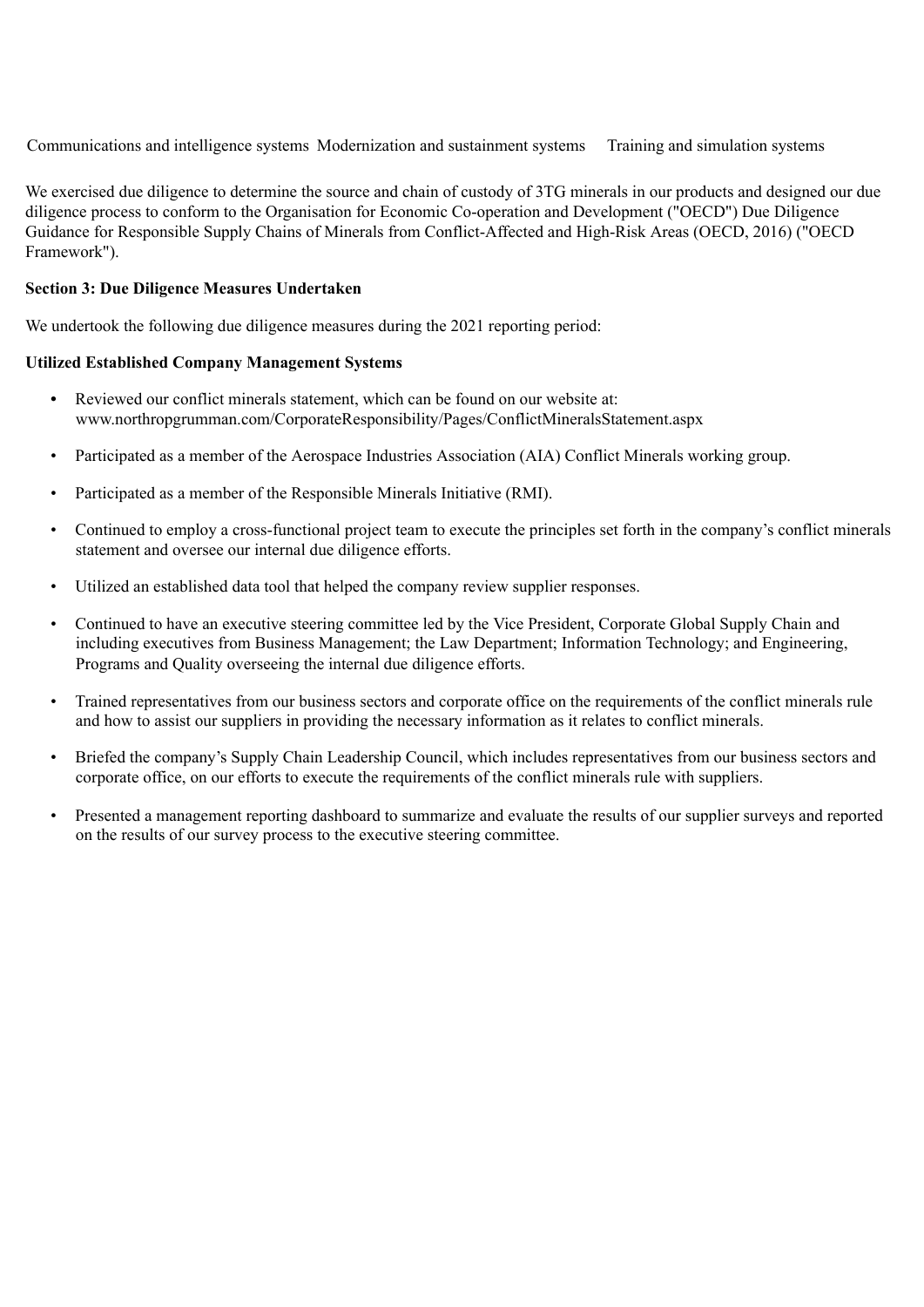- Continued documentation and certification of our internal compliance process by each of our business sectors and the corporate office.
- Utilized the company's ethics hotline (the OpenLine) as a grievance mechanism to voice any concerns related to conflict minerals.

#### **Identified and Assessed Risks in the Supply Chain**

- Published our Standards of Business Conduct for Suppliers and Other Trading Partners in 12 languages, which apply to our suppliers at all tiers, and require our suppliers, including sub-contractors at all tiers, to comply with any applicable laws and regulations regarding conflict minerals and assist us in meeting our obligations under law and regulation, including by supporting our efforts to conduct due diligence on the use of conflict minerals in our supply chain. These Standards of Business Conduct for Supplier and Other Trading Partners are publicly available on our website at http://www2.northropgrumman.com/suppliers/Pages/default.aspx.
- Conducted a survey of direct suppliers of the company who provide components and parts for those of our products with potential 3TG content utilizing the RMI's Conflict Minerals Reporting Template (CMRT).
- Provided information regarding training materials for suppliers who received the CMRT template for completion.
- Supported the conflict minerals initiatives of the AIA, including a letter sent by the AIA to smelters and refiners which stated AIA's expectation of striving to become conflict-free.

#### **Leveraged Established Strategy to Respond to Identified Risks**

- Reviewed supplier CMRT survey responses and followed up via email and/or phone call regarding incomplete, inconsistent or non-responsive supplier survey responses.
- Regarding supplier CMRT responses, utilized senior leadership to follow up on certain non-responsive suppliers, with a focus on those suppliers that represented a significant portion of our total spend during the reporting year.
- Continued to include a contractual clause related to conflict minerals in new and renewed contracts as part of our standard Terms and Conditions for U.S. supplier contracts and certain international supplier contracts.

#### **Carried Out Independent Third-Party Audit of Smelter/Refiner Due Diligence Practices**

We do not, to our knowledge, directly purchase 3TG minerals from any of the Covered Countries. We are a downstream consumer of 3TG minerals and are many levels removed from the smelters and refiners who provide minerals and ores to our suppliers. Therefore, we did not perform or direct audits to be performed of smelters and refiners in our supply chain. Through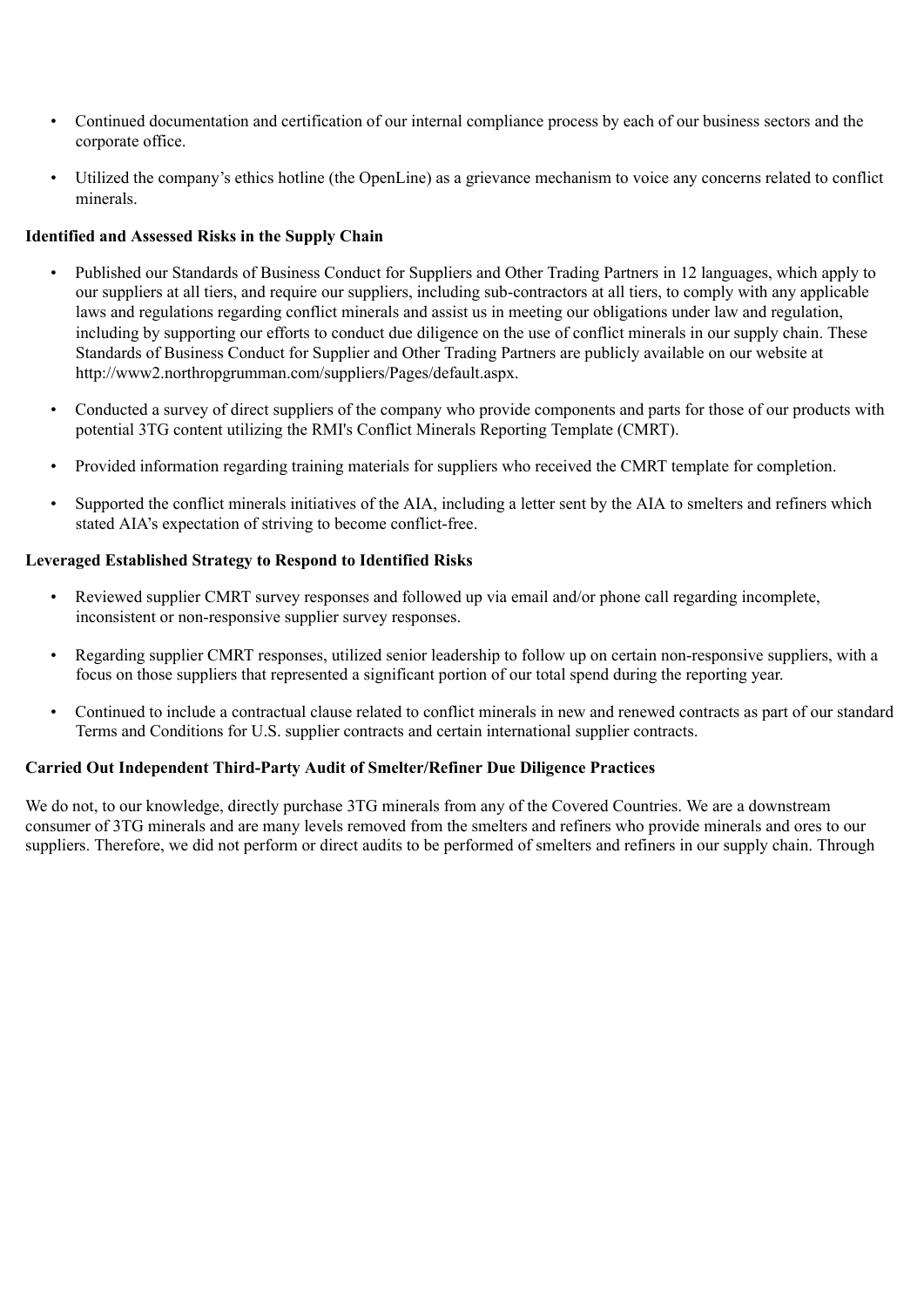our membership and participation in RMI, we leveraged the RMI's audit of smelters and refiners. The RMI uses an independent third-party auditor to identify smelters and refiners that assure sourcing of only conflict-free minerals.

#### **Report Annually on Supply Chain Due Diligence**

This Report and the associated Form SD are available on our website at: www.northropgrumman.com.

#### **Section 4: Independent Audit**

An independent private sector audit was not required for the 2021 reporting period.

#### **Section 5: Due Diligence Results**

For the 2021 reporting period, our records indicate we surveyed suppliers representing approximately 95% of delivered parts or components that we believe could contain 3TG. We requested data at the supplier company level and accepted responses from the company level, division/segment level or product level, as applicable. We reviewed supplier responses according to our internal due diligence process and followed up with those suppliers who indicated they were sourcing 3TG from the Covered Countries.

Findings of our due diligence include suppliers indicating they were sourcing 3TG from the Covered Countries, suppliers indicating they did not know if they were sourcing 3TG from the Covered Countries, and suppliers indicating they were not sourcing from the Covered Countries. Of those suppliers that indicated they were sourcing 3TG from the Covered Countries, they were either sourcing from RMI certified smelters or refiners or they could not determine whether any 3TG sourced from the Covered Countries was contained in any parts or components delivered to Northrop Grumman. Based on our 2021 RCOI process and after exercising due diligence measures, we are unable to determine whether any of the 3TG minerals that these suppliers reported were actually contained in components or parts supplied to us.

#### **Section 6: Continuous Efforts to Mitigate Risk**

We currently intend to take the following steps to support our due diligence process for future reporting periods:

- 1. Maintain membership and participation in the RMI and AIA Conflict Minerals working groups.
- 2. Continue to include a contractual clause related to the Conflict Minerals reporting requirements in new and renewed contracts for U.S. and certain international suppliers.
- 3. Continue to survey suppliers that we believe represent approximately 95% of expenditures for delivered parts or components that we believe could contain 3TG.